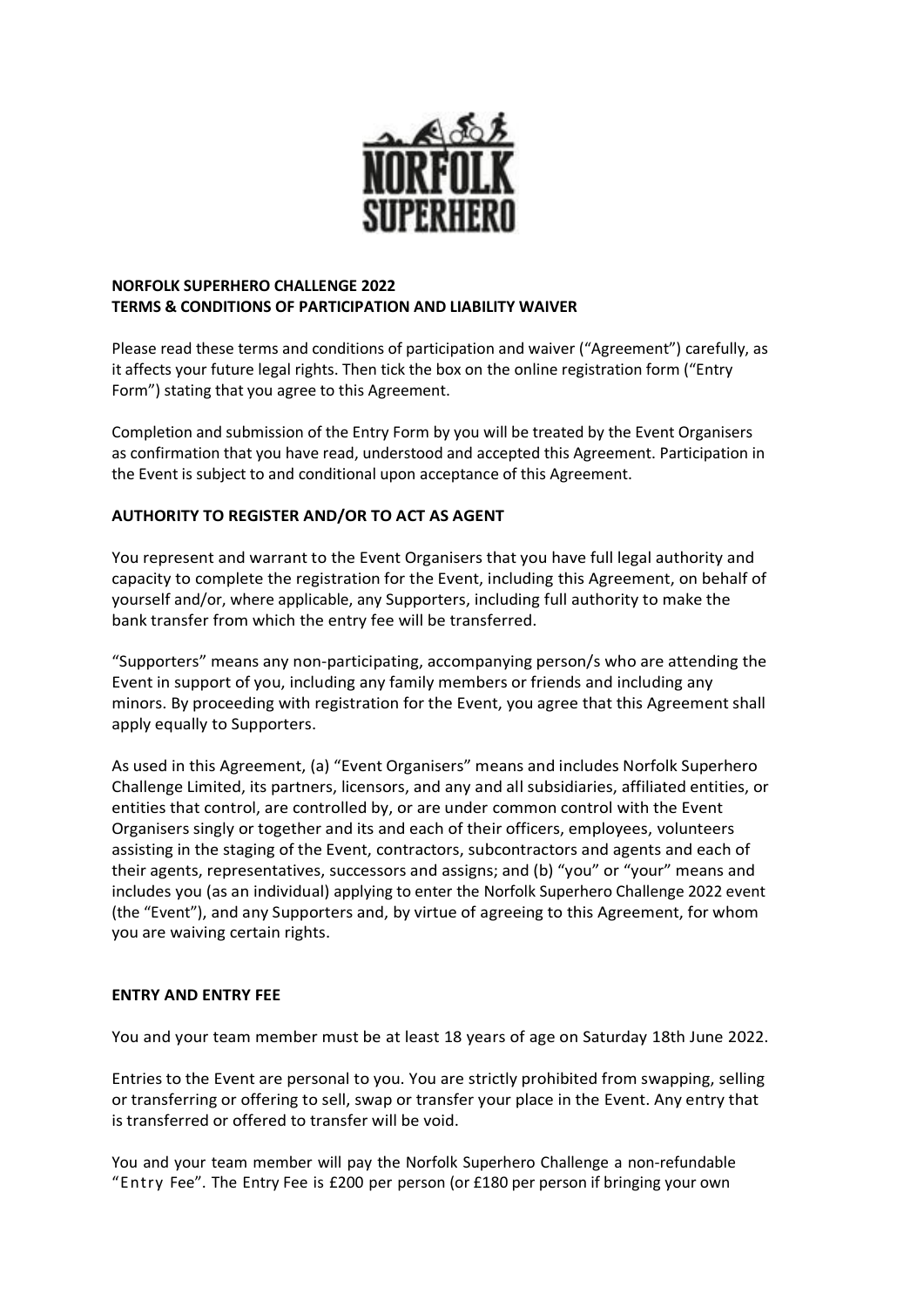Malibu 2 Ocean kayak).

Your team place is not secured until the entry fee for both team members is confirmed as received by the Event Organisers, along with a fully completed Entry Form which also includes your acceptance and agreement to the terms of this Agreement from both team members. The deadline for entries is Friday 5<sup>th</sup> November 2021.

The Entry Fee is non-refundable. However, if you have to withdraw before the 13th May 2022, at the discretion of the Event Organisers, your Entry Fee may be deferred to the following year's Event ("Rollover"). In this instance, entry fees can only be deferred for one year. A Rollover Entry Fee does not guarantee entry in 2023; it is the sole responsibility of both team members to confirm they wish to take up their team place. Any Rollover monies in these circumstances will incur an administration fee of £40 per person.

#### **CHANGES AND CANCELLATION**

Should Government Guidelines or any other reason prevent the Event Organisers from running the Event in 2022 we will contact you to let you know that your entry has been automatically deferred to the 2023 Event. At your written request, if the 2022 Event is not able to go ahead and, together with your team member, you do not want to take part in the 2023 Event, we will also offer you the option to apply for a refund.

The Event Organisers reserve the right to change the date of the Event. In the Event of such change of date of the Event, and you and your team member are unable to attend on the revised date, you have 7 days to inform the Event Organisers in writing from when the change in date is announced to receive a refund of your entry fee.

The Event Organisers reserve the right to amend the Event format, including changing the course and the distance, at its sole discretion. If the Event format, course or distance, is changed you and your team member will not be entitled to any refund and there shall be no further liability whatsoever arising from such change of format, course or distance.

The NorfolkSuperhero Challenge may be cancelled, re-routed or stopped for reasons of safety or if Government regulations require the Event Organisers to do so. Any last minute amendments to the Event, including a last minute cancellation will be made entirely at the discretion of the Event Organisers. Any such decision would be as a last resort when all other options have been ruled out. If the Event is prevented from taking place at the last minute or must, out of necessity be changed - eg the route altered - then the entry fee and any costs incurred by you will not be refundable. You may wish to consider obtaining cancellation insurance.

In the Event of cancellation of the Event or that of you and your team member's entry for any reason, the Event Organisers will have no responsibility for any costs or expenses incurred by you and your team member as a result of cancellation, including any travelling or accommodation expenses.

### **CHARITY**

You and your team member will both pledge to raise £250 each for the chosen charity of the Norfolk Superhero Challenge 2022. Thank you very much for all of your efforts in supporting local causes. This is compulsory and for 2022 you will not be able to take part in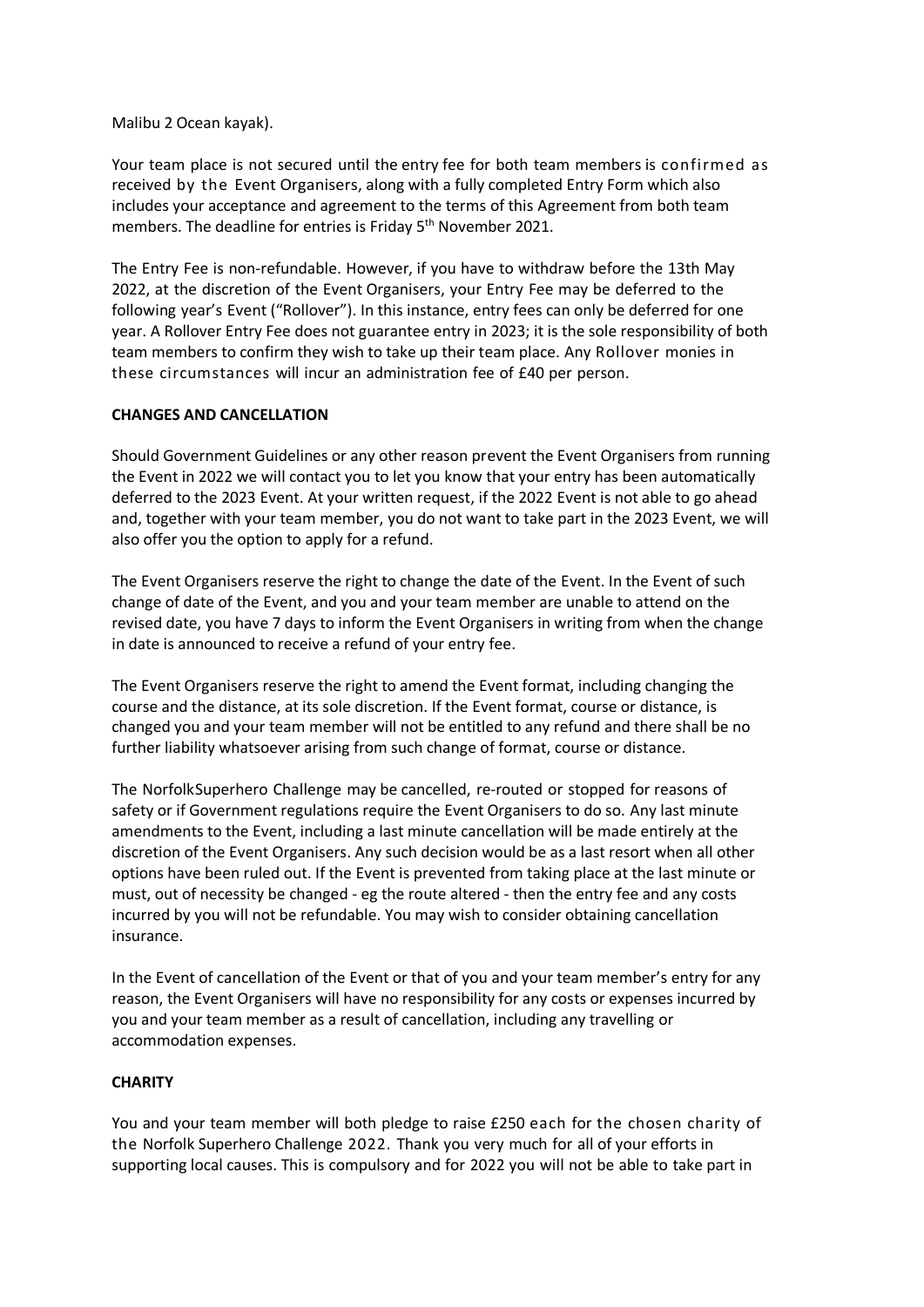the Event without proof of your fundraising. If for any reason you or your team member choose not to take up your place or the Event is cancelled or postponed, or you are not permitted to take part in the Event, all sponsorship forms and money collected for the Norfolk Superhero Challenge's chosen charity must be forwarded to the charity and will not be refunded.

### **INSURANCE**

Your entrance fee will include a British Quadrathlon Association ("BQA") day license (third party liability insurance). Any additional insurance for you, or your equipment, is your responsibility.

The Event Organisers will not carry insurance in relation to your participation in the Event. It is your responsibility to obtain any necessary personal insurance in connection with the Event.

You must be fully insured to participate in the Event and must make sure that all of the activities in the Event are covered by such insurance. You should always check your policy for any exclusion of activities undertaken in the Event. We strongly recommend that you take out insurance cover for cancellation as part of your policy.

# **MEDICAL**

You agree that: 

- The Event for which you are registering may be physically challenging and may pose a risk of discomfort, illness, injury, and even death. You need to be satisfied that you are physically capable of doing the Event without undue risk to your health or your life. You are strongly advised to consult a doctor before undertaking any strenuous exercise or training programme or participating in the Event. We do not conduct health or fitness checks on participants. The Event may involve inherent risks and dangers to participants and observers and, accordingly, you participate or observe at your own risk. You warrant that you will be sufficiently fit and healthy to participate in the Event unaided and in accordance with this Agreement.
- Your personal information (including medical information entered on the Entry Form or collected by Event medical staff during or after the Event) can be stored, used and disclosed by the Event Organisers in connection with the organisation and administration of the Event and for the compilation of statistical information. If you become ill during or after the Event and/or receive medical attention or treatment either from Event medical staff, Ambulance staff or any doctor or hospital, you authorise such persons to provide details (including details of medical treatment) to the Event Organisers or others authorised by them. Please let us know if any of the information you have shared with us in relation to medical or allergies has changed. For expert opinion on these matters and your participation in the Norfolk Superhero, please consult your GP or doctor.
- You consent to medical assistance and/or medical care being given to you in the case of illness, injury or an emergency situation, should this occur during the Event, such assistance to be given by the Event Organisers, its employees, contractors or other trained personnel conducting the Event (which may include the use of anaesthetics).
- You understand that no medical care may be available, but if it is, you assume liability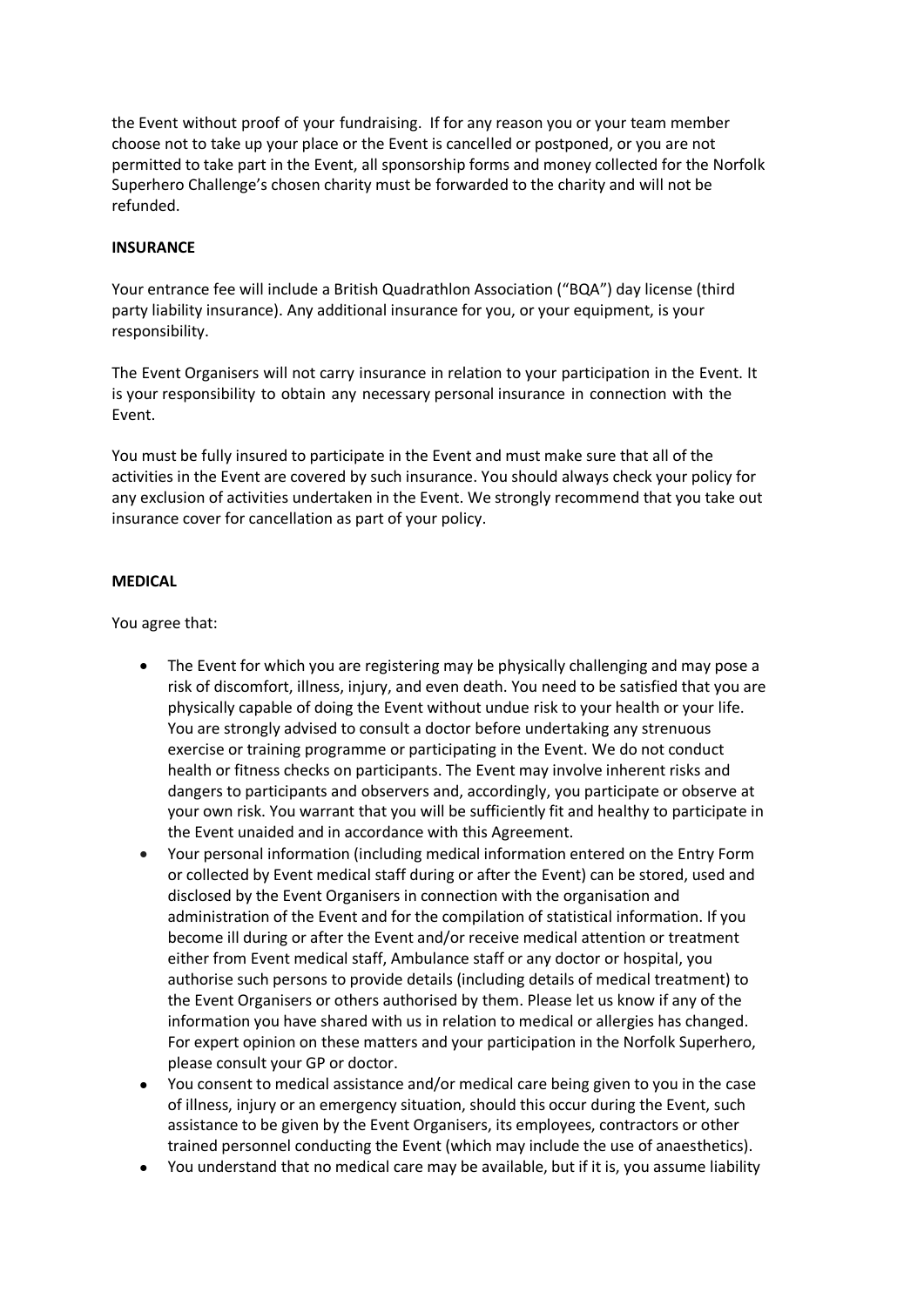for any and all medical expenses incurred as a result of your participation in the Event (where such medical expenses are not provided on a free of charge basis by any medical services organizations, clinics, or hospitals), including, but not limited to ambulance transport, hospital stays, physician, and pharmaceutical goods and services.

- The Event Organisers may from time-to-time issue reasonable rules or conditions to address Covid-19 including, but not limited to, testing, social distancing and/or the use of monitoring or tracking devices or software. You warrant that you will comply with all such rules or conditions.
- You and your team member agree not to attend the Event should you suspect that you have been in contact with anyone with Covid 19 or any of its variants or if you have any symptoms at all in the 10 days prior to the Event (such period being subject to any Government Guidelines at the time of the Event).

## **EVENT RULES**

Please be mindful at all times that you are a Norfolk Superhero and you are representing the Event in the community, and that we want to set a positive example of the Norfolk Superhero as a fair, fun and sporting Event that inspires those that take part and watch the Event.

As a continuing condition of entry into, and participation in, the Event you shall ensure that:

- You agree to abide by all Event rules, regulations and instructions issued by or on behalf of the Event Organisers, any rules and regulations imposed by the venue and all applicable rules and regulations of the relevant sporting governing bodies that oversee the running of the Event including the relevant BQA Rules in force (available at [https://www.britishquadrathlon.org.uk](https://www.britishquadrathlon.org.uk/about-us/56-revision-v1-2/) and on request by emailing [jess@norfolksuperhero.co.uk\)](mailto:jess@norfolksuperhero.co.uk) and any road regulations, including without limitation, the Highway Code. The Event Organisers are entitled to impose Event rules upon you from time to time which will form part of these terms and conditions and all decisions and rulings by or on behalf of the Event Organisers shall be considered final.
- You will comply promptly with all instructions and guidelines given by the Event Organisers and any persons acting on their behalf as well as acting on any Government enforced regulations. The marshals will be located on the route and all volunteers and staff involved in the Event will be clearly identifiable.
- You and your team member must attend the compulsory safety briefing at the Event HQ at 6:30pm on Friday 17<sup>th</sup> June 2022.

Prior to, during and after the Event whilst on the Event site, you and your team member are responsible for your own safety. You will take allreasonable care to ensure the safety of other participants, Supporters, spectators, support staff and the general public. The Event Organisers will not be liable for any actions of any spectators or other third parties.

The Event Organisers reserve the right to remove you from the Event, either during or before it, due to ill health, or any other reason (at the Event Organiser's discretion) that may render you unfit to safely complete the Event. You confirm that you will not take part in the Event if you are suffering from any injury or illness which may impair your performance and confirm that you will report any illness during the Event to the Event Organisers at the earliest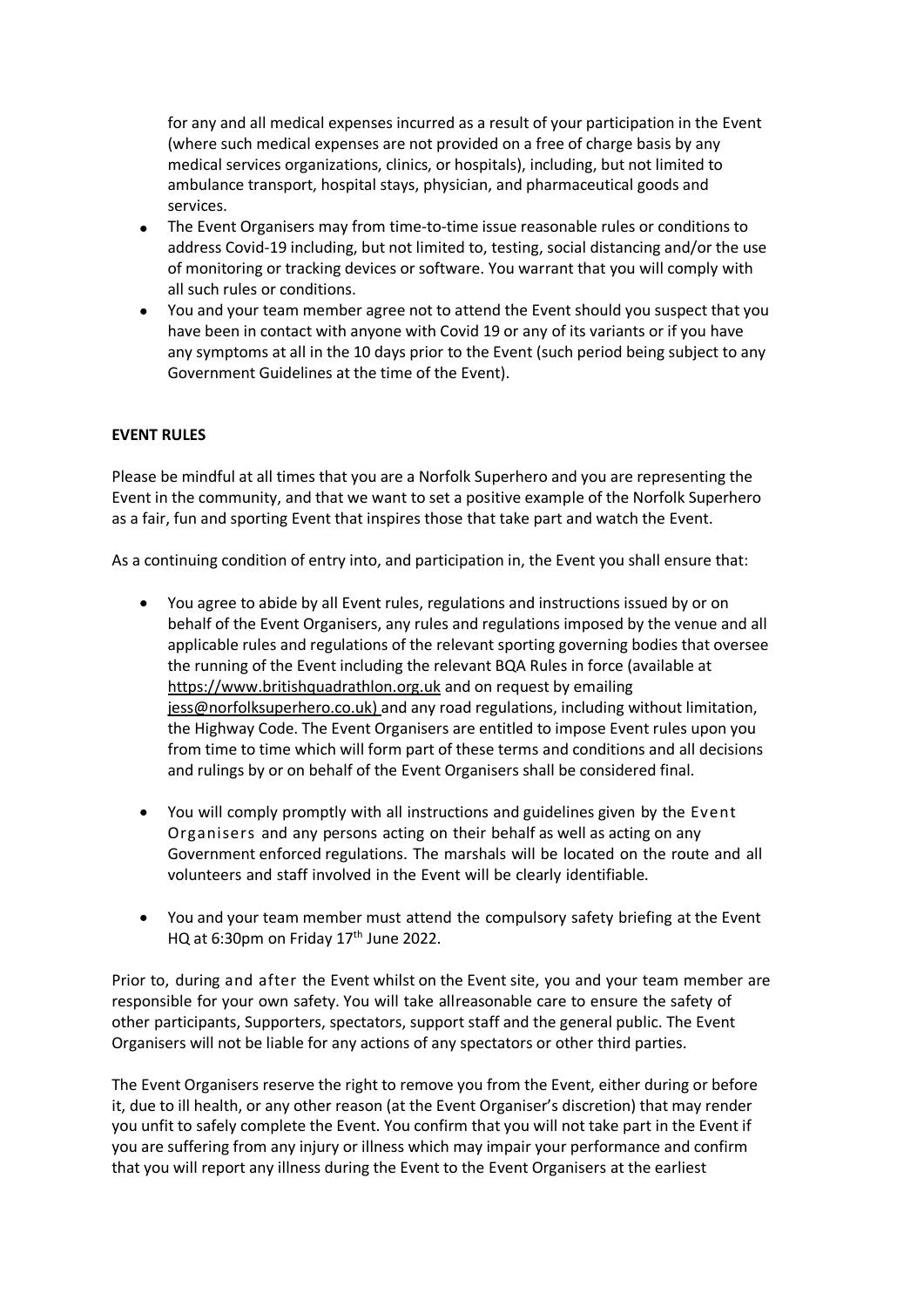opportunity.

The Event Organisers also reserve the right to terminate your participation should you be considered not to be treating other participants and other participant's property, the Event Organisers or its personnel (including that of its suppliers and subcontractors) with respect at all times or if you are otherwise considered to be a danger to the safe staging of the Event.

You understand that you will not be entitled to a refund of the fees if you are disqualified from the Event as a result of an infringement of these rules, regulations or instructions.

You and your team member shall not intentionally or carelessly litter (including water bottles) onto the course at any point. We ask that you hold onto all of your litter. Litter can be discarded in the transition area in the bins provided at the Event HQ. Participants caught throwing litter are at risk of being disqualified.

You and your team member are responsible for not getting lost and not deviating from the official Event route. You can find the Event route map on the website [\(www.norfolksuperhero.co.uk\)](http://www.norfolksuperhero.co.uk/), in your Event registration pack given to you at the safety briefing, and on mapometer - **gb.mapometer.com/cycling/route\_3794802** – which you can upload to an electronic device. Contact numbers for HQ and the roving bike mechanics can also be found on the map provided. The route will be marked by Norfolk Superhero Challenge signs but please be aware that we cannot be responsible if signs have been moved.

You and your team member must display the official Event numbers provided at registration in the manner indicated in the Event Information Pack; folding or defacing Event numbers will result in penalties being applied in accordance with BQA Rules.

It is your responsibility to ensure the marshals get your number at each checkpoint. If you retire from the Event, you must inform themarshals at that checkpoint or HQ if retiring between checkpoints.

It is also your responsibility to ensure that you return any electronic timing wristband or equivalent equipment to a marshal. Participants who do not return such equipment will be charged for its replacement.

Teams will only be deemed as having completed the course or section when the last member of that team hascrossed the finish line, this time becomes the official finishing time for that team's entry.

The Norfolk Superhero Challenge is subject to cut off times which will be advised at the compulsory safety briefing. The cut-off times are non-negotiable. It is essential that participants who miss the cut-off times abide by them. The cut-off times may be subject to change for the safety of both participants and volunteers.

For the cycling part of the Event the marshals will be located at various points along the route. Please note that marshals do not have the authority to stop motorists. Marshals are there to help in the safety of the running of the Event both for you and other road users. Please listen and obey their instructions. There will also be other emergency support around the course and a roaming bike mechanic. If you are in trouble then please flag them down or stop at an event marshal, both should have communication with Event HQ.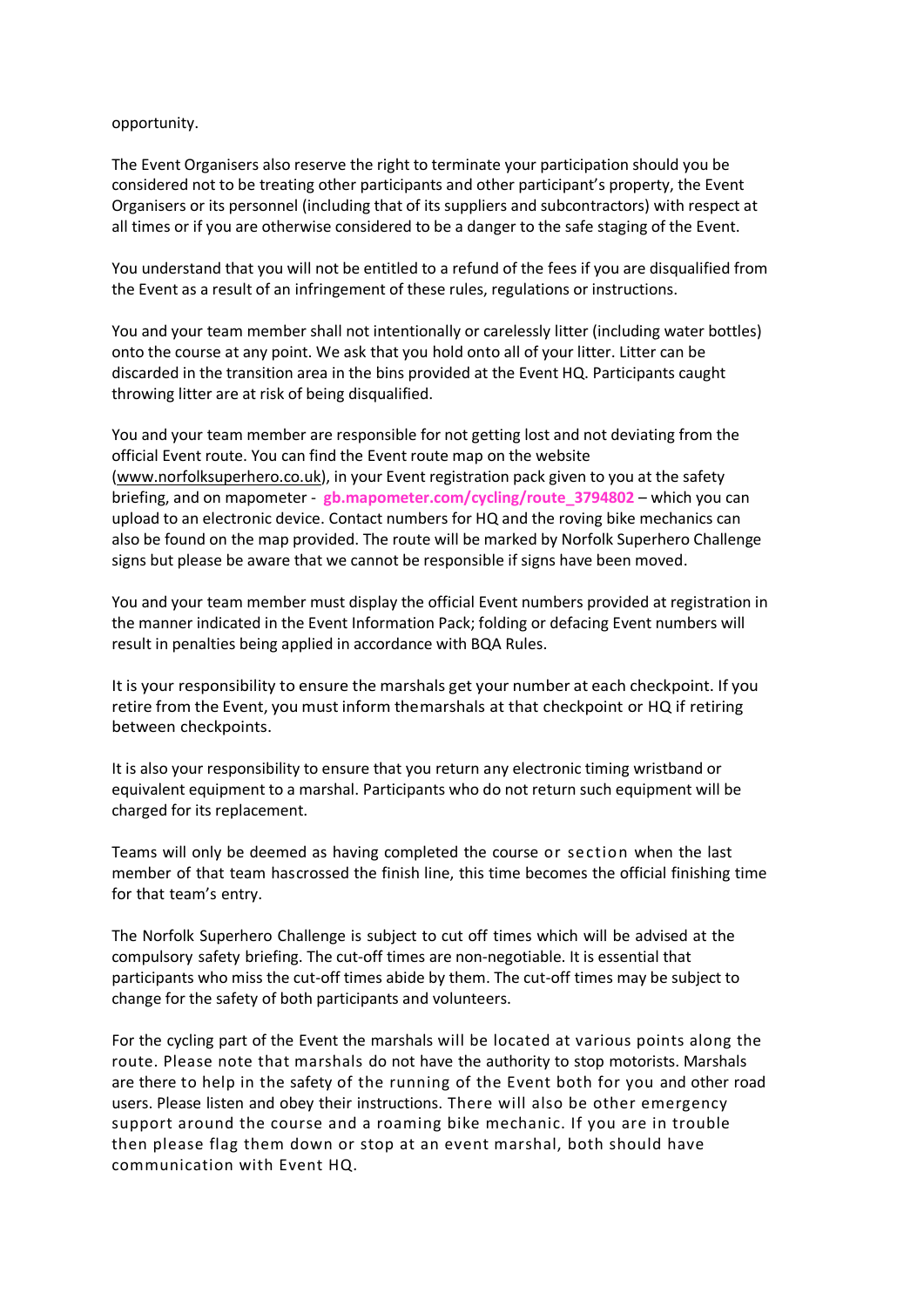The 45-mile bike route is all on open roads. You must obey all road traffic legislation and Highway Code Rules; failure to do so may lead to disqualification. Most of the route will be on minor roads but these will not be traffic free. Particular care should be taken on those sections of the route on single track roads and where there may be pot-holes, gravel and loose stones. Look out for some sections of the route where we have marked the road to encourage you to slow down.

If for reasons of safety, we ask you to stop or slow down, then please do so. You will be required to make your own judgement on whether it is safe to proceed at every junction. We recommend you unclip your cycling shoes in good time, put a foot down, look and listen for traffic, and make your own judgement as to whether it is safe to proceed at all junctions. You must display caution at all junctions, and particular caution at these junctions:

- Point 5 B1153 Crossing North
- Point 9 Sedgeford
- Point 15 Amner
- Point 20 Syderstone
- Point 28 Plum Crossing

The junctions above will have traffic management in place. In some instances, this will allow you to pass through with priority over the other vehicles on the highway. However, we are unable to be 100% confident that vehicles will always stay within the law, so please proceed with caution at every junction. Please note and remember that traffic management isn't at all junctions – only those marked above.

### Drafting and overtaking during the cycle.

Under no circumstances should you or your team member ride in bunches or cross the centre line of the road. You and your team member must ride in single file and keep to the left-hand side of the course and not create a hazard by blocking other participants on the course. You must only pass another participant on the right.

For your own safety, it is forbidden to draft other teams. You must reject attempts by other teams to draft. Drafting endangers, you, your fellow participants, event marshals and the general public.

If you are overtaking you should at all times ride in single file and observe a 12m gap between yourself and the team in front. Any infringement will be met with time penalties and/or disqualification for multiple offences.

During the bike you must not take food or drink from a moving vehicle. If you need food or drink, you must bring your bike to a complete stop in a safe place in order to receive it. You may however receive support from a stationary vehicle and any such vehicle must not interfere with the progress of other participants or obstruct other traffic.

Any external help, including waving through at junctions, and pacing/drafting behind a car, will result in disqualification. This is cheating.

You may not use your mobile phone, electronic listening communication device or personal video recording device while riding.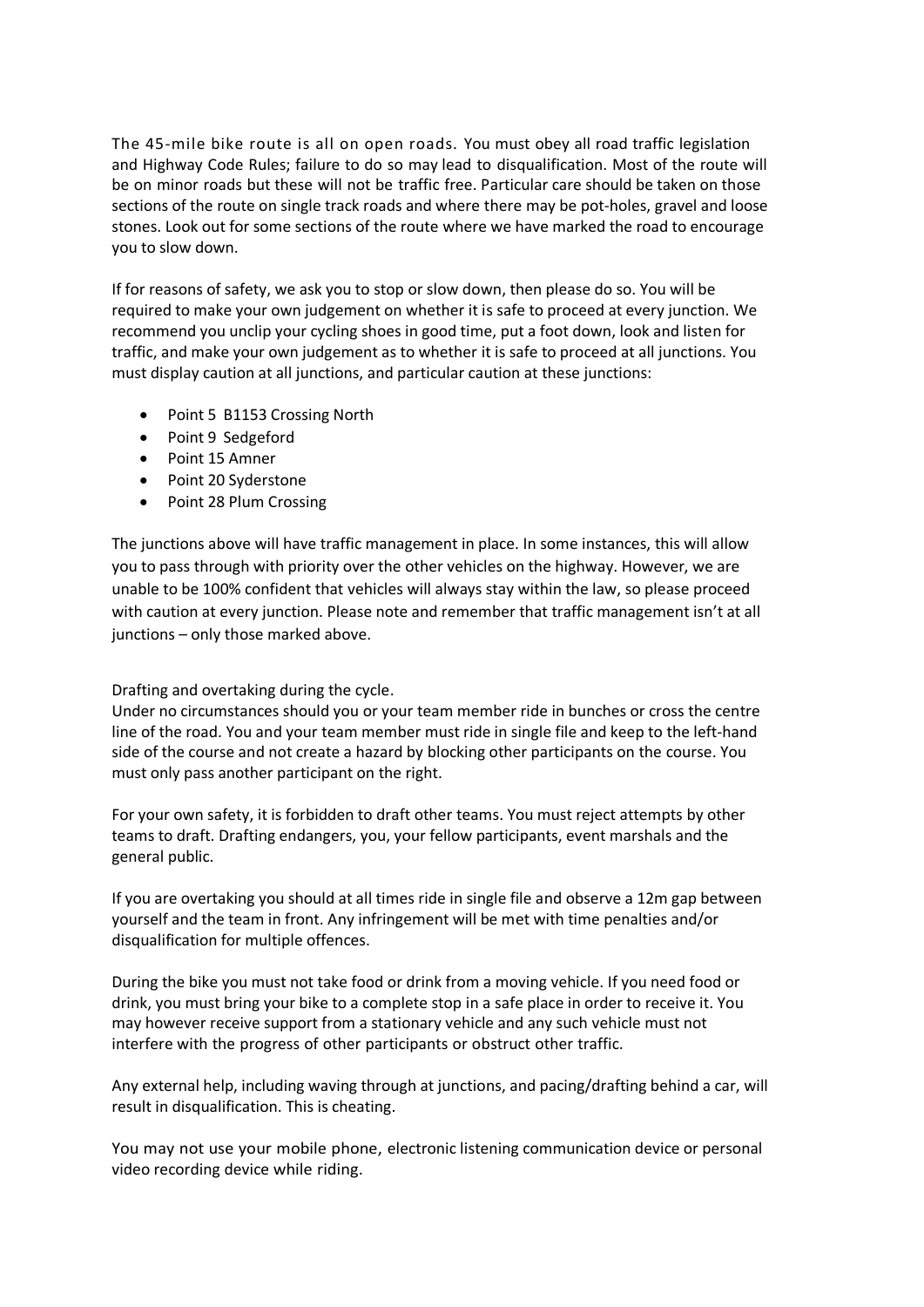Please note that some of the food products given out during the event may contain or have traces of nuts and nut oils or may have been made alongside other products containing nuts or other allergens. It is the participant's responsibility to check ingredients in such products and the organisers shall not be held liable for any damage or injury caused by this.

#### **KIT LIST**

A kit list is set out below. The Event Organisers reserve the right to change this list should it be considered appropriate for you and your team member's safety. There will not be compulsory kit inspections, although the Event Organisers reserve the right to do a spot-check of kit at any time during the Event if they are concerned for your safety. You and your team member are responsible to ensure that your kit meets the safety standards required and are expected to follow the advice given and to take personal responsibility. Teams not complying with the compulsory kit may be disqualified from the Event.

You and your team member are **responsible for carrying your own water** throughout the Event. A water point will be available in the Transition zone to fill up your water bottles. To help reduce single use plastic and reduce the impact on the environment, there will NOT be any other water provided along the course. Please note, this is a change from previous years. Please consider how you will carry water on the bike and the run.

You must also carry at least one **sufficiently charged mobile phone** between you during the bike and the run. Please note, this is a change from previous years. Please consider how you will carry a phone on the bike and the run. You and your team member are advised to download the what3words app as an easy way to find, share and save your precise location in case of an emergency. You and your team member are also advised to save an In Case of Emergency ("ICE") contact in your mobile phone and to ensure that your phone is sufficiently charged.

It is **compulsory to wear the new race number during the bike and the run**. Safety pins will be made available to fix the number. However, we recommend you wear a number belt if you are wearing a tri-suit, want a fast kayak to bike transition, plan to change top for the run or simply don't want to fiddle with safety pins!

Medical conditions: We request that all participants write their next of kin and contact details on the back of their race number using a waterproof pen. Also, if you have any type of medical condition or are taking any type of medication please write a large 'MC' on the bottom left of your race number, please write your medical condition fully on the back of your number. This will only be used in the event of you being involved in an accident.

**Swim:** full length swim wetsuit (compulsory); goggles; Norfolk Superhero Challenge 2022 yellow swim cap (supplied by the Event Organisers and compulsory).

**Kayak:** Buoyancy aid to be worn and securely fastened at all times (supplied by the Event Organisers and compulsory for you and your team member to wear); if you are using your own buoyancy aid please ensure it complies with CE Standard EN 393 (International Standard "ISO 12402"); **Malibu 2 Ocean kayak** (either supplied or your own); windproof top.

**Bike**: It is your and your team member's responsibility to check the safety of your bike and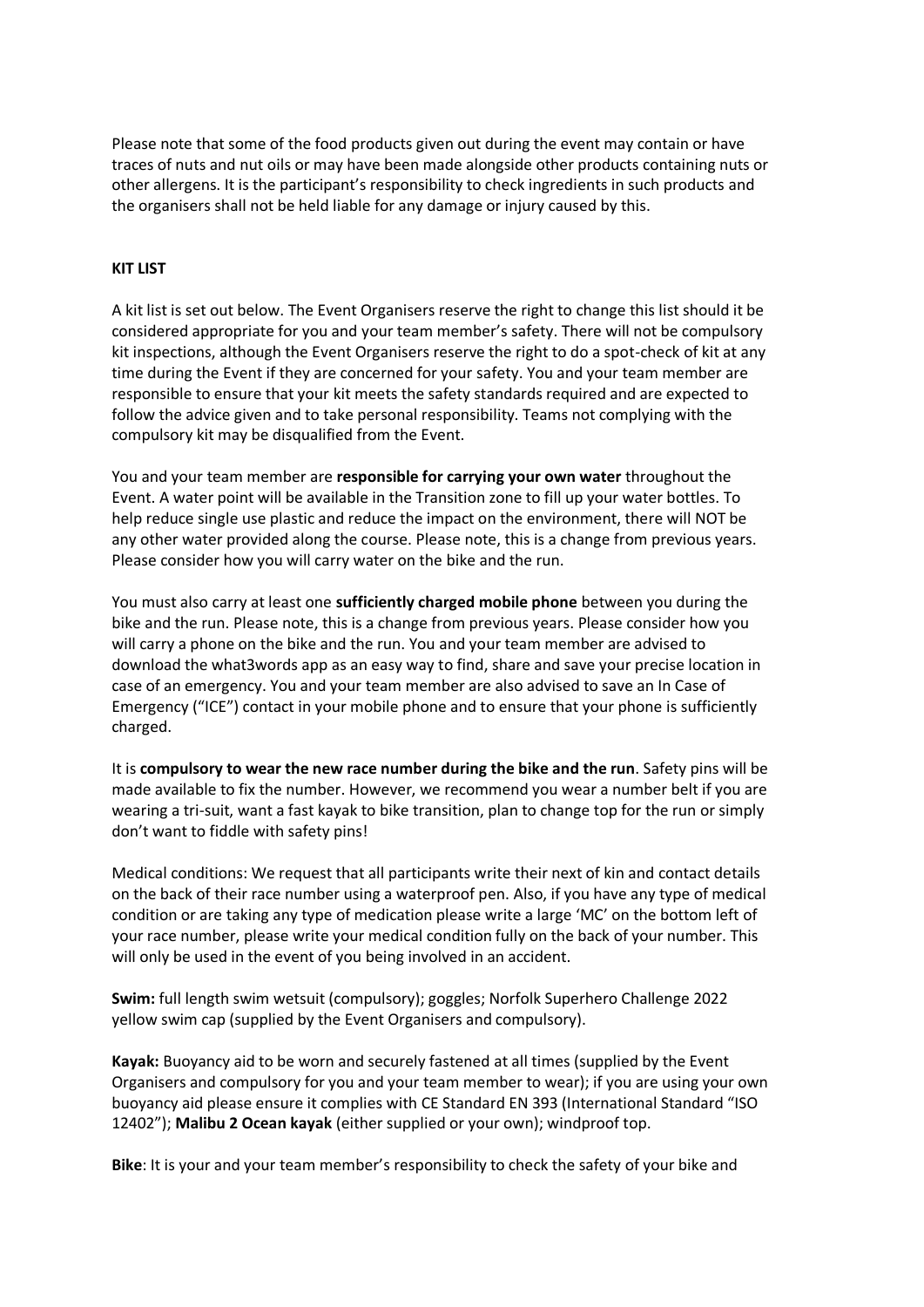ensure you have a mechanically sound and roadworthy road bike; Approved cycling safety helmets of ANSI Z90.4, SNELL B90, EN 1078 or an equivalent national standard must be worn by participants. A CE mark is not an approval mark and should not be treated as approval. Helmets must be securely fastened and fit properly at all times from the moment of taking the bike off its rack in the transition area until putting the bike back on its rack in the transition area (compulsory for you and your team member); **only traditional drop handlebars are permitted. The handlebars must be plugged; Tri-bars are NOT permitted;** sufficiently charged mobile phone (1 per team is compulsory); 2 bottles of water or sports drink per person (compulsory). We also advise that riders carry energy bars or similar snacks, tools, replacement inner tubes, clothing appropriate to the weather conditions, ID, a small amount of money, sunscreen and map.

**Run:** sufficiently charged mobile phone (1 per team is compulsory); 1 bottle of water or sports drink per person (compulsory). **You must carry your own water or sports drinks on the run. There are no water stations on the run.** We also advise that runners carry clothing appropriate to the weather conditions.

It is important to drink regularly and enough before, during and after exercise. However, please note that drinking too much water before, during or after exercise can lead to a condition known as Exercise-Associated Hyponatremia. The symptoms of EAH can be mild (dizziness, nausea) to more dangerous (headache, vomiting, confusion, seizure) and can be lifethreatening. Please consult your doctor for expert medical guidance.

#### **ASSUMPTION OF RISK AND LIABILITY**

You and your team member are taking part in the Norfolk Superhero Challenge at your own risk. To the extent permitted by law neither the Event Organisers nor its sponsors, suppliers or volunteers assisting in the staging of the Event will be liable for any loss, harm, damage, illness or injury however so caused (directly or indirectly), arising out of or in connection with or suffered during or as a result of, your participation in the Event, provided always that nothing shall exclude liability for death or personal injury caused directly by the negligence of the Event Organisers or its employees, subcontractors or agents.

You agree to indemnify, defend, and hold harmless the Event Organisers and all other persons associated with the event, from all liabilities arising out of or in any way connected with (a) your participation in the event, including without limitation any liability caused by negligence (including any negligent rescue attempt), the action or inaction of the Event Organisers, (b) your and Supporters' use of the Event Organisers or the Event site, or (c) any violation by you of any of this Agreement.

In consideration of the acceptance of your registration and participation in the Event, you assume full and complete risk and responsibility for any discomfort, illness, injury, or accident which may occur while you are preparing for the Event, during the event, while you are on the Event site or while you are traveling to or from the event.

You acknowledge and agree that the event may be held over public roads and facilities open to the public during the event and upon which hazards are to be expected.

You also acknowledge and agree that participation in the event may carry with it certain inherent risks and dangers that cannot be eliminated completely ranging from risk of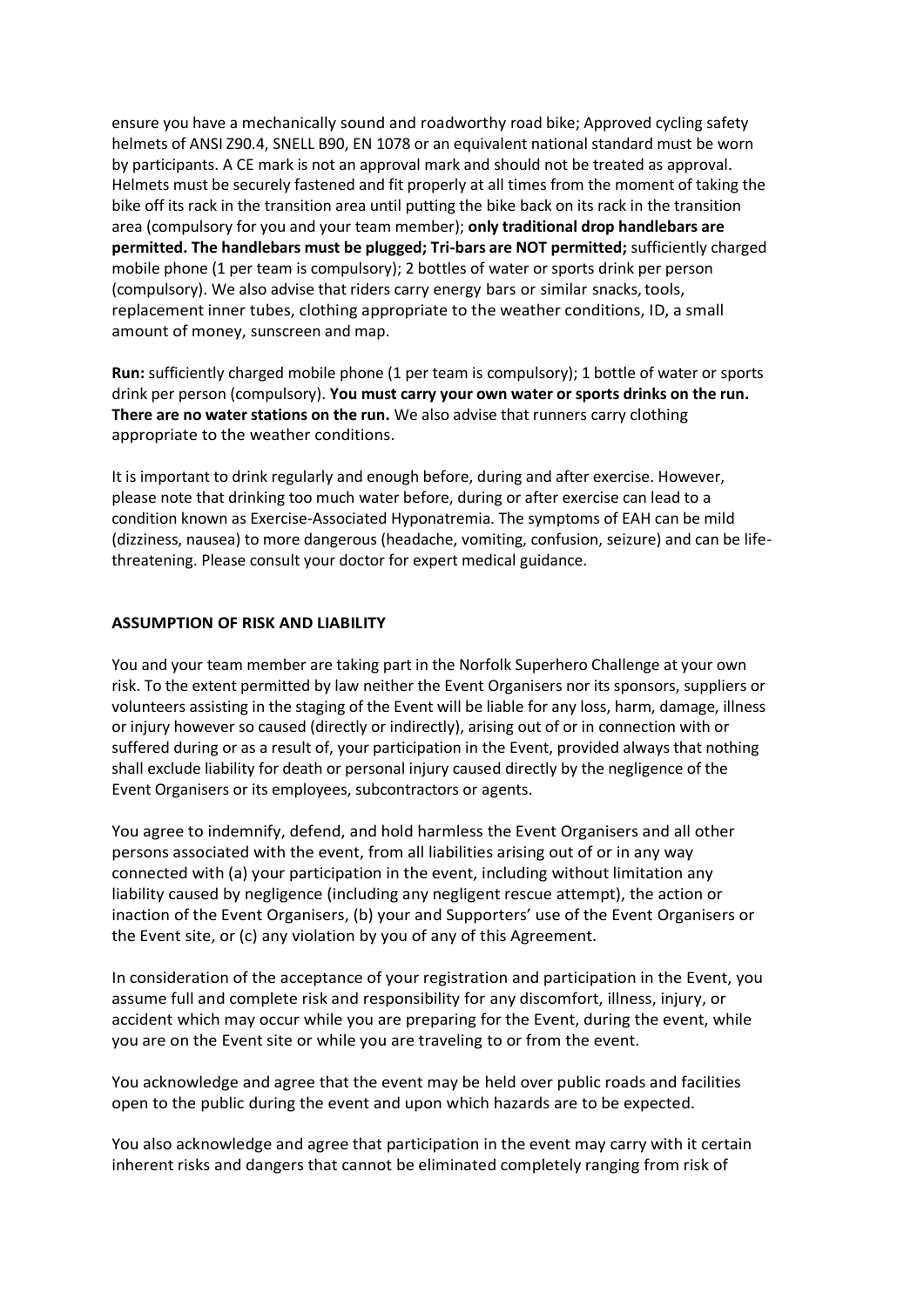minor discomfort to catastrophic injuries including permanent disability and death.

You are aware of and assume all risks associated with participating in the event, including without limitation risks of permanent injury or death due to falls, obstacles, contact with other participants, acts or omissions of other participants, effect of weather, traffic and conditions of any road.

## **DISCLAIMER OF WARRANTIES**

You expressly agree that use of the Event Organisers' services is at your sole risk. The services are provided on an "as is" and "as available" basis. The Event Organisers make no warranty that services will be uninterrupted, secure, or error free. The Event Organisers expressly disclaims all warranties of any kind, express or implied, including without limitation any warranty of merchantability, fitness for a particular purpose, or non-infringement. The Event Organisers do not guarantee the accuracy or completeness of any information on, or provided in connection with the Event. The Event Organisers are not responsible for any errors or omissions, or for the results obtained from the use of such information.

## **RELEASE AND WAIVER OF LIABILITY**

You and/or, where applicable, any Supporters hereby waive, release, covenant not to sue and forever discharge the Event Organisers and all other persons associated with the Event, for all liabilities, claims, actions, or damages that you may have against them arising out of or in any way connected with your registration and/or participation in the Event, including without limitation any liabilities, claims, actions, or damages caused by negligence of the above parties (including any negligent rescue attempt), the action or inaction of any of the above parties, the actions or inactions of any spectator or other third parties, or otherwise.

The Event Organisers shall not be liable to you and/or, where applicable, any Supporters, for any direct, indirect, incidental, special, consequential or exemplary damages, including, but not limited to, damages for loss of profits, goodwill, use, data or other intangible losses (even if the Event Organisers has been advised of the possibility of such damages). Without limiting the foregoing, the Event Organisers will not be responsible for (a) the use or the inability to use the Event Organisers' products or services; (b) the cost of procurement of substitute goods and services resulting from any goods, data, information or services purchased or obtained or messages received or transactions entered into through or from the Event site; (c) your participation in any promotion or program coordinated by the Event Organisers; (d) personal injury; (e) unauthorized access to or alteration of your transmissions or data; (f) statements or conduct of any Supporters or other third party on the Event site; (g) any other matter relating to the Event site, or the Event Organisers' products or services; or (h) your participation in the Event. You agree that the Event Organisers' maximum liability to you and/or, where applicable, any Supporters, for any reason or cause whatsoever, shall not exceed the total amount of monies received by the Event Organisers from you.

### **PERSONAL INFORMATION**

You agree that the Event Organisers may publish your Personal Information as part of the results of the Event and may pass such information to the governing body or any affiliated organisation for the purpose of insurance, permits or for publishing results either for the Event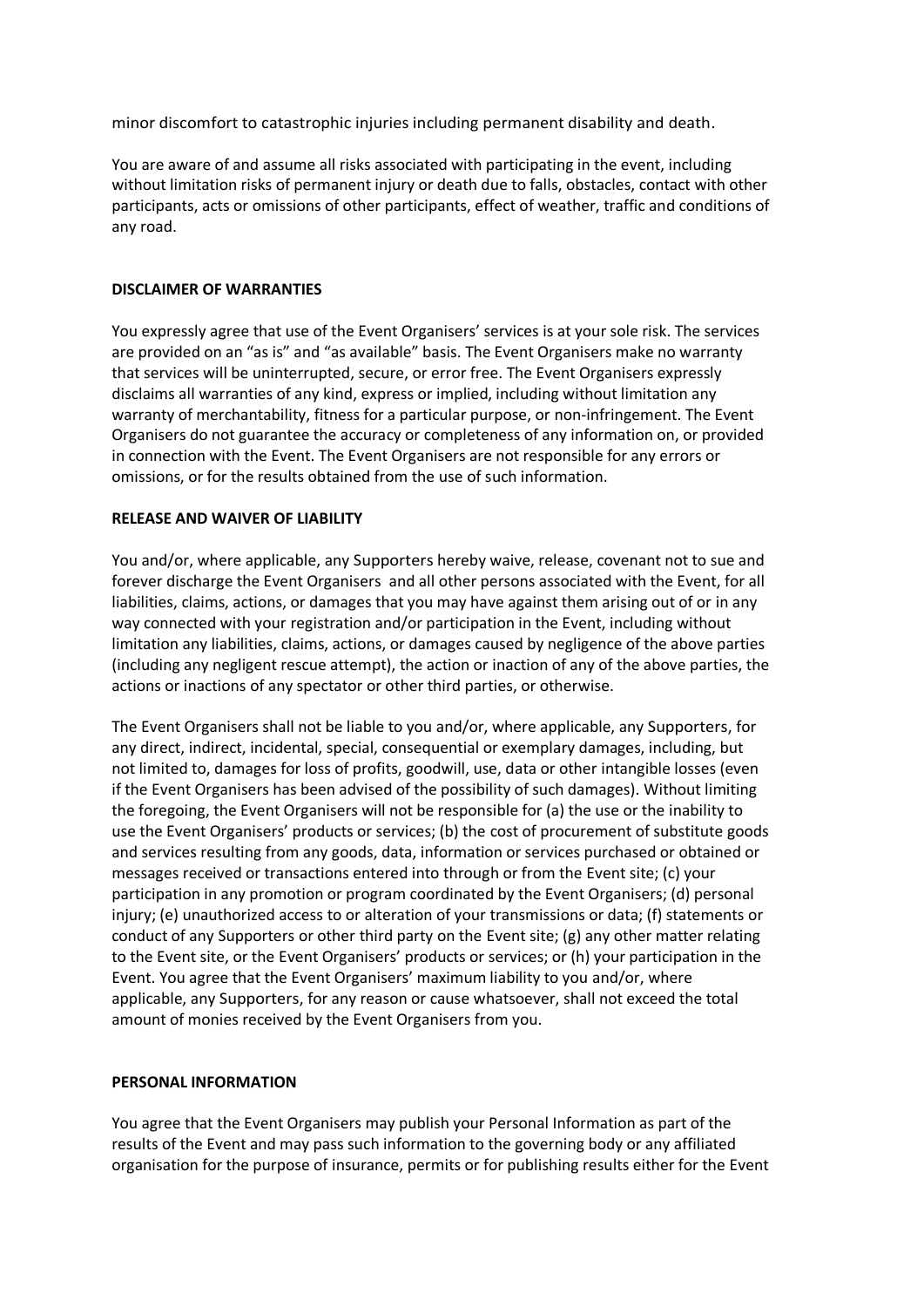alone or combined with or compared to other Events. Results may include (but not be limited to) name, Event times, address and age. 

The Event Organisers also use your personal information in accordance with our privacy policy including: 

- to process any application you make to participate in any Norfolk Superhero Challenge events;
- to track your progress in any Norfolk Superhero Challenge events;
- to send you health and safety and other relevant Event information for any Norfolk Superhero Challenge events that you are participating in;
- to notify you of events, activities, publications and services that may be of interest to you should you consent to receiving these from us;
- to comply with our statutory and regulatory obligations;
- if you are obtaining your entry through a third party (such as a charity, sponsor, supplier or business) to allow the third party to access your information for the purpose of management and administration in respect of your entry; and
- in the case of images and footage, in accordance with our privacy policy.

You understand and consent to the fact that during the Event, various filming and photography takes place. You consent to photographs, filming and sound recording of yourself and grant your permission, free of charge, to the Event Organisers, its licensees and those authorised by it, to use such photographs, films and recordings (including any copies) and for your image, likeness and voice to be included in pictures and/or on film and/or audio broadcasts or transmissions (including the publication on the internet and in social media) and their exploitation and advertising without compensation or credit such use shall last in perpetuity.

Please email us should you wish to see our full Privacy Policy which is also available on the website[: www.norfolksuperhero.co.uk](http://www.norfolksuperhero.co.uk/)

### **MISCELLANEOUS**

This Agreement (and the documents referred to in them) constitute the entire agreement and understanding of the parties and supersede any previous agreement between the parties relating to the Event.

You acknowledge and agree that in submitting the Entry Form (and the documents referred to in it) you do not rely on, and shall have no remedy in respect of, any statement, representation, warranty, understanding, promise or assurance (whether negligently or innocently made of any person) other than as expressly set out herein.

By submitting your Entry Form you warrant that the information you have and will provide is accurate and true. You must not use any false information or misrepresent the information of another person as applying to you. Anyone who uses false or misleading information or documents in order to gain entry will have their registration cancelled and may be banned from future Events. The use of false documents to obtain an entry may be a criminal offence. 

If any provision of this Agreement is declared by any judicial or other competent authority to be void voidable illegal or otherwise unenforceable the provision shall be amended in such a reasonable manner or it may be severed from the terms of this Agreement and in either event the remaining provisions shall remain in full force and effect.